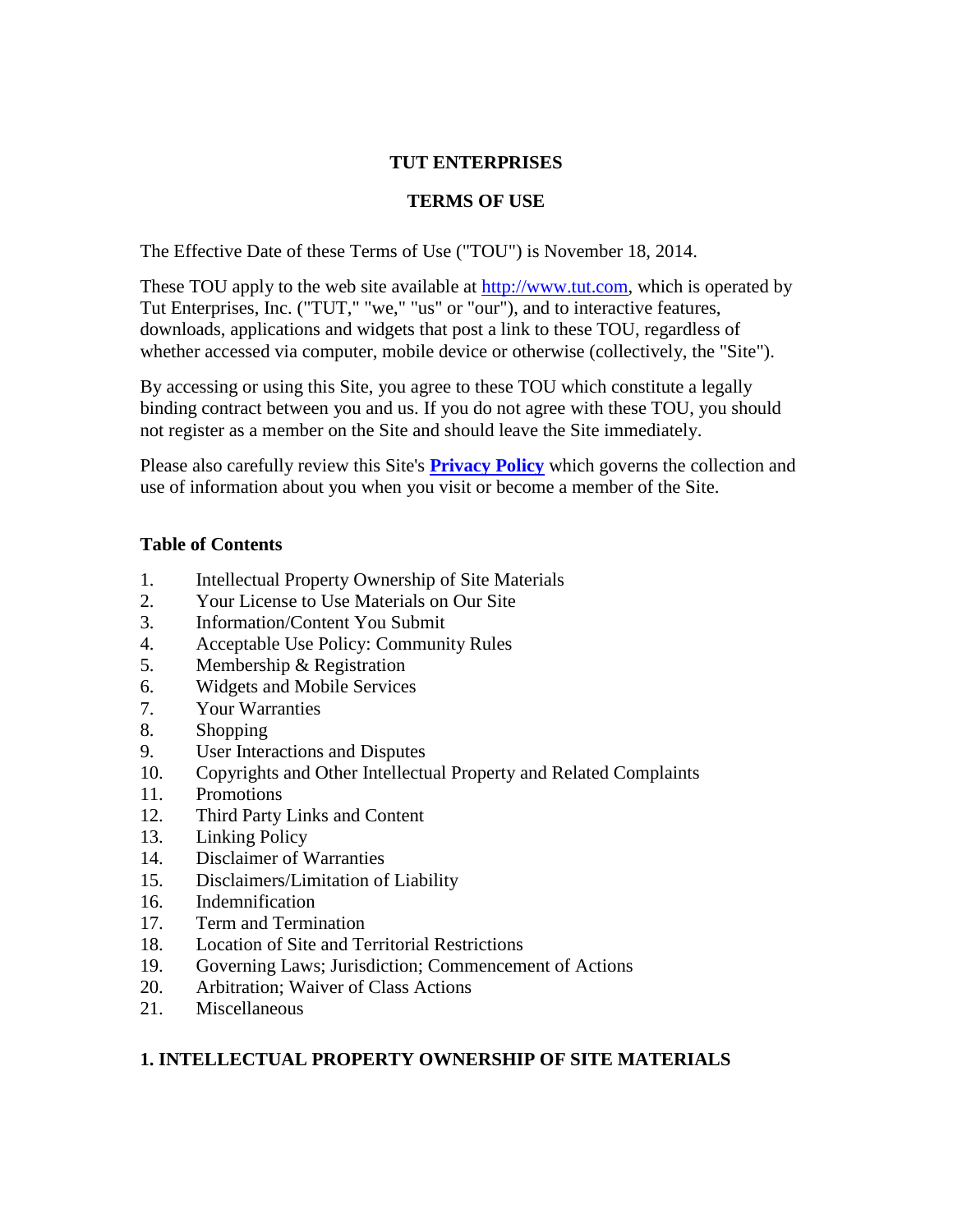Unless otherwise explicitly specified, this Site and all materials that are included in or are otherwise a part of the Site (including present and future versions), including, without limitation, graphics, layout, text, instructions, images, books, periodicals, audio, videos, widgets, designs, advertising copy, compilations, and the trademarks, logos, domain names, trade names, service marks and trade identities; any and all copyrightable material (including source and object code); the "look and feel" of the Site, the compilation, assembly and arrangement of the materials of the Site; and all other materials related to the Site (collectively, the "Materials") are owned, controlled or licensed by TUT, its subsidiaries or affiliates and are protected from unauthorized use, copying and dissemination by copyright, trademark, patent, publicity and other laws, rules, regulations and international treaties.

The Materials may not be copied, reproduced, downloaded or distributed in any way, in whole or in part, without the express permission of TUT, unless and except as is expressly provided in these TOU. **Any unauthorized use of the Materials is prohibited**. You agree to abide by any and all additional copyright notices, information, or restrictions contained in any part of the Site.

## **2. YOUR LICENSE TO USE MATERIALS ON OUR SITE**

Subject to your strict compliance with these TOU, TUT grants you a limited, personal, non-exclusive, non-commercial, revocable, non-assignable and non-transferable license to download, view, display, use and/or play a single copy of the Materials (excluding source and object code) for your personal, non-commercial use only, provided that: (a) you keep intact all trademark, copyright and other proprietary notices contained in the Materials or any copy you may make of the Materials; (b) you do not use the Materials in a manner that suggests an association with any of our products, services or brands; (c) you make no modifications to the Materials; (d) you do not allow or aid or abet any third party (whether or not for your benefit): (i) to copy or adapt the source or object code of any of the Site's software, HTML, JavaScript or other code; or (ii) reverse engineer, decompile, reverse assemble, modify or attempt to discover any source code that the Site uses to generate its web pages or any software or other products or processes accessible through the Site; and (e) you do not insert any code or product to manipulate the Materials in any way that affects any user's experience.

You also agree that you will not: (a) use any robot, spider, rover, scraper, or any other data mining technology or automatic or manual process to monitor, cache, frame, mask, extract data from, copy or distribute the Materials (except as may be a result of standard search engine or activity or your use of a standard internet browser), nor will you (b) modify, frame, reproduce, archive, sell, lease, rent, exchange, create derivative works from, publish by hard copy or electronic means, publicly perform, display, disseminate, distribute, broadcast, retransmit, circulate to any third party or on any third-party web site, or otherwise use the Materials in any way for any public or commercial purpose except as specifically permitted by these TOU or TUT.

#### **3. INFORMATION/CONTENT YOU SUBMIT**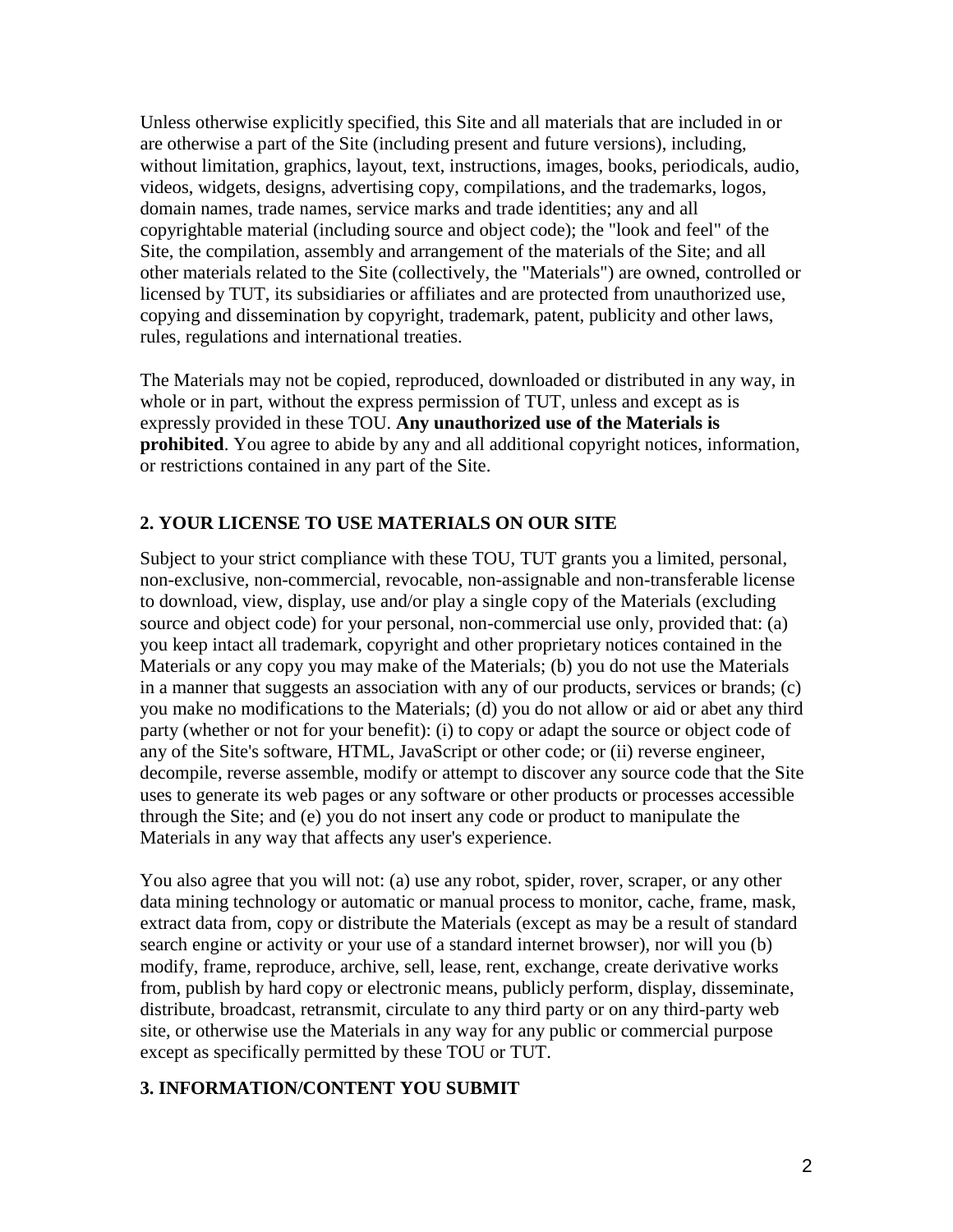The Site may provide you and others with the opportunity to participate in forums, blogs, message boards, social networking, social communities and other communication functionality and may provide you with the opportunity, through such features or otherwise, to submit, post, display, transmit, perform, publish, distribute or broadcast content and materials (collectively, "User Content") to the Site and other third parties.

Except as otherwise provided in this TOU, you or the owner of any content that you post to our services retain ownership of all rights, title, and interests in that content, provided, however, that by posting content on the Site, you grant us and our assigns, agents, and licensees the irrevocable, royalty-free, perpetual, worldwide right and license to use, reproduce, modify, display, remix, perform, distribute, redistribute, adapt, promote, create derivative works, and syndicate this content in any medium and through any form of technology or distribution. We own all rights, title, and interests in any compilation, collective work or other derivative work created by us using or incorporating your content (but not your original content). You agree that you either: (i) own the rights to the User Content you submit and the right to grant all of the rights and licenses in these TOU; or (ii) you have all necessary rights and licenses from the owner(s) of these rights to enter into these TOU and grant TUT these licenses. Upon TUT's request, you will furnish TUT any documentation, substantiation or releases necessary to verify your compliance with these TOU. You also acknowledge that the Internet may be subject to breaches of security and should be aware that submissions of User Content or other information may not be secure, and you should consider this before submitting or distributing any information, including, without limitation, User Content to the Site or other third parties.

You grant to TUT the unrestricted, unconditional, non-exclusive, unlimited, worldwide, irrevocable, perpetual and royalty-free right and license to host, use, copy, distribute, reproduce, disclose, sell, re-sell, syndicate, sublicense, display, perform, transmit, publish, broadcast, modify, reformat, translate, archive, store, cache or otherwise exploit in any manner whatsoever, all or any portion of your User Content for any purpose whatsoever in all formats; on or through any media, software, formula or medium now known or hereafter developed; and with any technology or devices now known or hereafter developed and to advertise, market and promote the same. You further agree that TUT is free to use any ideas, concepts, know-how or techniques contained in any User Content you send to the Site, for any purposes whatsoever, including, without limitation, developing, manufacturing and marketing products and or services using such User Content; or creating informational articles based on or advertising our products and services, and without remuneration of any kind. You further perpetually and irrevocably grant us the unconditional right to use your name, persona and likeness included in any User Content and in connection with any User Content, without any obligation or remuneration to you. You also grant to TUT the right to sublicense and authorize others to exercise any of the rights granted to TUT under these TOU; and each such third party will be entitled to benefit from the rights and licenses granted to TUT under these TOU. You further authorize TUT to publish your User Content in a searchable format that may be accessed by users of the Site and other websites. Except as prohibited by law, you waive any moral rights you may have in any User Content you submit.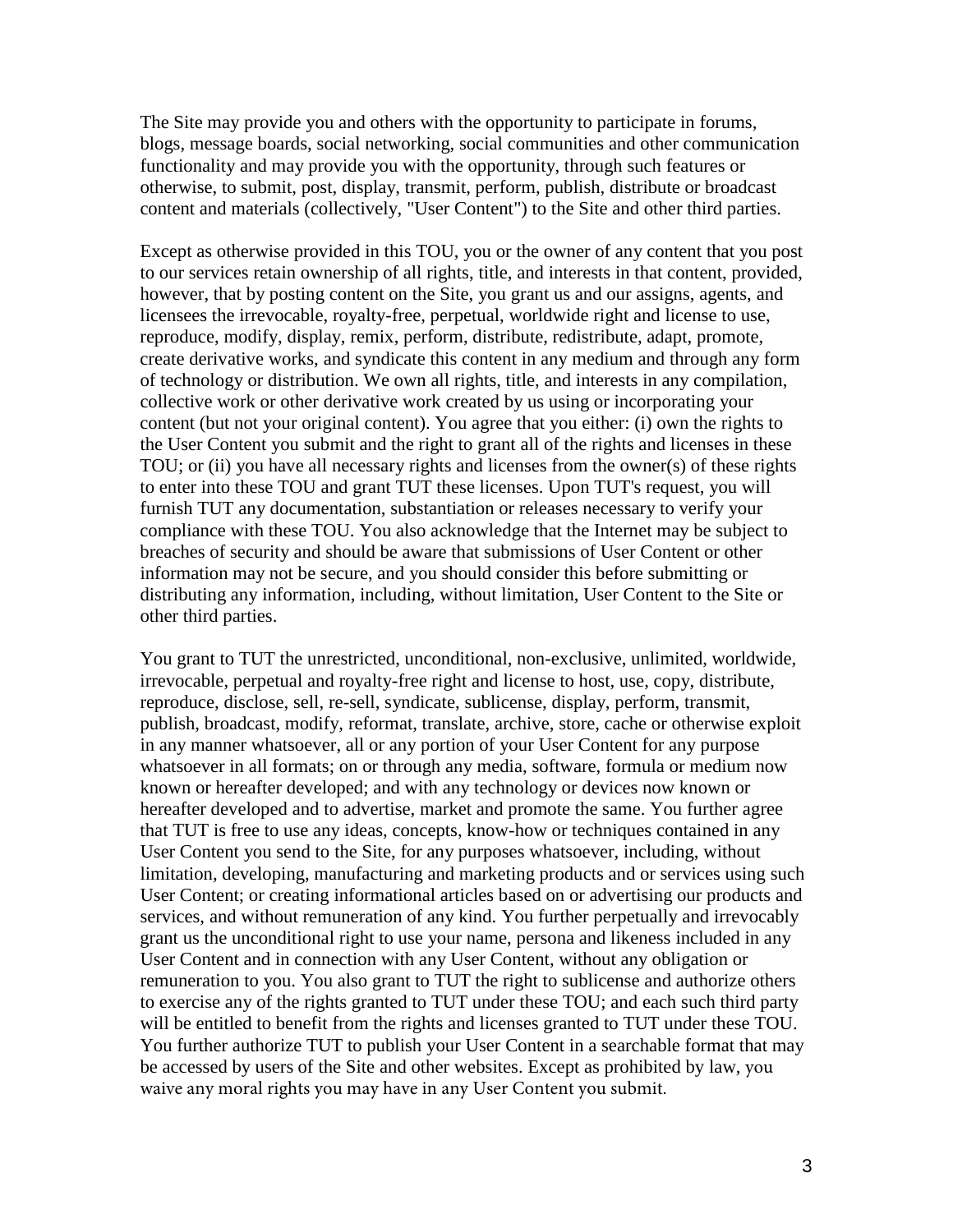If you sign in to TUT through another web service or widget provided by a third party, such as Facebook or Twitter, your User Content posted on TUT may appear on those third party sites and other sites with whom you or they have access and share content.

You agree that TUT has no obligation to monitor or enforce your intellectual property rights to your User Content but has the right to protect and enforce its and its licensees' licensed rights to your User Content. You further acknowledge and agree that TUT may review, monitor, display, accept or exploit any User Content, and TUT may, in its sole discretion, delete, move, re-format, edit, distribute, block, alter, distort, remove or refuse to exploit User Content without notice or liability to you. TUT reserves the right to treat User Content on the Site, or on certain portions of the Site, as content stored at the direction of users for which TUT will not exercise editorial control except to enforce the rights of third parties and the content restrictions set forth below in our Community Rules when notice of such violations are brought to TUT's attention. We may remove user Content posted on the Site at any time, we may delete it at our discretion and you have no right to access or control any User Content that you provide. You understand that TUT is not obligated to use your User Content and that you will not receive any consideration or compensation for your User Content or for any exploitation of it.

# **4. ACCEPTABLE USE POLICY: COMMUNITY RULES**

As a participant on the Site, you become a member of the TUT community and you agree that these community rules ("Community Rules") are here to help you understand the conduct that is expected when you participate on the Site. Your participation in the Community is subject to all the TOU, including these Community Rules. Please follow these Community Rules when participating on the Site, including, without limitation, when you upload any User Content, send messages or other materials to other users, or participate in discussions on the Site:

**User Content must be yours.** All User Content must be original with you, not copied from someone else's work, and you must have the right to upload, distribute or embed (as applicable) the User Content on the Site and elsewhere. **You may choose to upload pictures of yourself in your Profile. If you choose to upload photos, videos or other content that features another person, do so with that person's express permission to submit it**.

**Though nudity is natural, not everyone wants to see it**. The same goes for hateful things, spam, and irrelevant photos. So steer away from naked people, meanness, grossness, and anything else that you wouldn't want to see when you're exploring.

**Don't upload, post or distribute third party materials.** Your User Content should not contain any visible logos, phrases or trademarks or other third party materials. Do not use any User Content that belongs to other people and pass it off as your own. This includes any content that you might have found elsewhere on the Internet.

**Do we hear music?** Your User Content may not contain any music unless the work and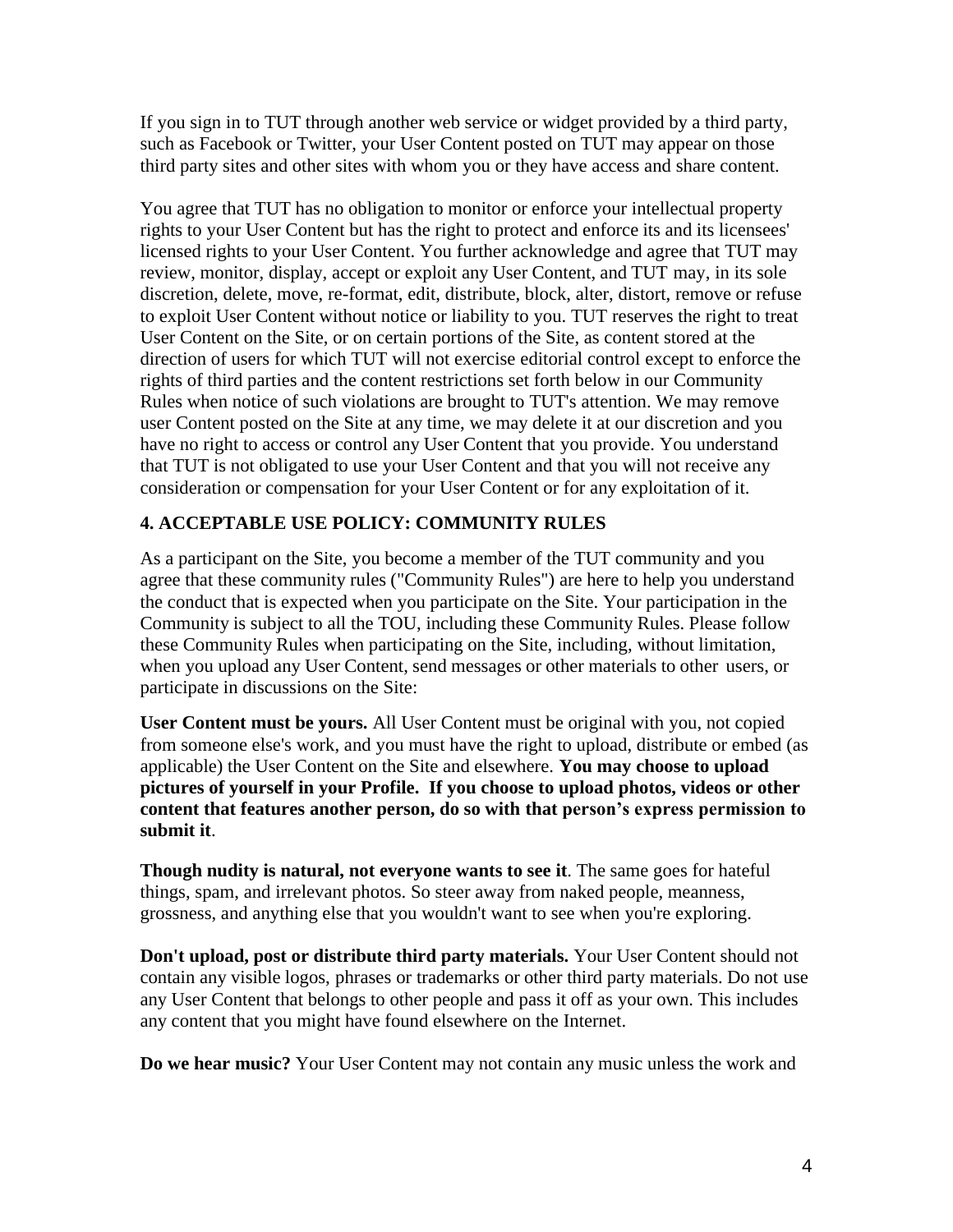performance is original with you and/or you have all rights to the musical work (including any performances). No jingles, sampling or otherwise.

**Please follow codes of social decency.** Express yourself with non-offensive individual self–expression. Be respectful of others' opinions and comments so we can continue to build a Community for everyone to enjoy. If you think your User Content might offend someone, chances are it probably will and doesn't belong on the Community. Cursing, flaming, harassing, stalking, posting insulting comments, personal attacks, gossip or similar actions are prohibited. Your User Content may not threaten, abuse or harm others. Your User Content may not include any negative comments that are connected to race, national origin, religion, gender, sexual orientation or physical handicap or that are defamatory, slanderous, indecent, obscene, pornographic or sexually explicit**.** 

**Do not use the Community for commercial purposes.** Don't be bummer or everyone will avoid you. You may not use your User Content to raise money for anyone, for commercial purposes or for a pyramid or other multi-tiered marketing scheme.

**Do not upload, post or distribute User Content that is illegal.** Your User Content may not promote any illegal activity. If you do upload, post or otherwise distribute User Content that promotes illegal conduct or is in violation of applicable law, we reserve the right to take action that we deem appropriate, in our sole discretion, including reporting you to the proper governmental authorities.

**No violence.** Your User Content may not promote violence or describe how to perform a violent act.

**Be honest and do not misrepresent yourself or your User Content.** Do not impersonate any other person, user or company by uploading, posting or distributing User Content that you know or suspect is false, fraudulent, deceptive, inaccurate, misleading or that misrepresents your identity or affiliation with a person or company.

**Others are watching.** We hope that you will use the Community to exchange information and User Content and have discussions with other members. Please remember that the Community is a public forum and User Content, including, without limitation, your photograph, username, bio and interests that you post on the Community will be accessible and viewable by anyone on the Internet, including those who have not registered as Community members. Think carefully about the information you choose to post.

**Don't share other people's personal information.** Your User Content should not reveal another person's address, phone number, email address, credit card number or any information that may be used to track, contact, or impersonate that individual or that is personal in nature.

**Don't damage the Site or anyone's computers.** User Content may not contain, and you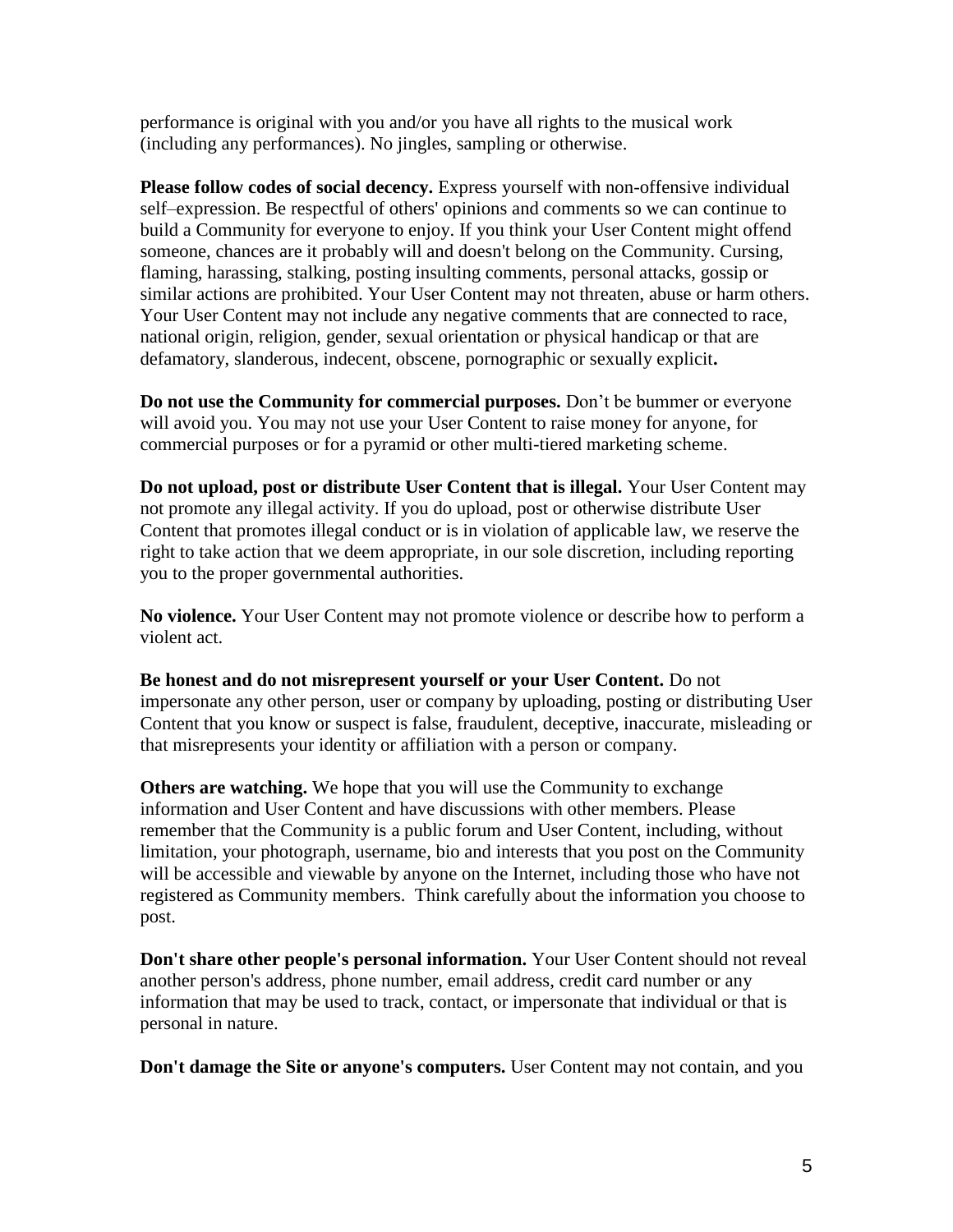are prohibited from uploading viruses, Trojan horses, spyware or any other technologies that could impact the operation of the Site or any computer system.

You understand and acknowledge that TUT may from time to time monitor or review the Community, provided, however, that TUT has no obligation to monitor the content of the Community and assumes no responsibility for libel, slander, omission, falsehood, obscenity, pornography, profanity, danger, illegality or inaccuracy contained in any information transmitted to or from any such locations on this Site. TUT reserves the right at all times to disclose any information as necessary to satisfy any law, regulation or governmental request, or to edit, refuse to send or to remove any information or materials, in whole or in part, that in its sole discretion are objectionable or in violation of these Community Rules.

Community Policing: As part of the Community, we hope you enjoy your experience and are comfortable with interacting and viewing the Site. There may be Community tools in effect that allow all Community members to "flag" content that they deem offensive or that makes them uncomfortable (for example, if offered, the Community tools may include a link with which a Community member can flag content as potentially offensive).

We reserve the right, in our sole discretion, to remove or disable content that is flagged or any content that we find, in our sole discretion, violates these Community Rules or any other terms of these TOU, or that we otherwise find objectionable.

We reserve the right to disable or otherwise terminate the accounts of users that we determine to be in violation of these Community Rules or any other of the terms set forth in these TOU, or that post content which is flagged.

# **5. MEMBERSHIP & REGISTRATION**

In order to participate actively on the Site, you will have to become a registered member or authenticate your account with a third party, such as Facebook or Twitter, and create a unique personal profile ("Profile"). When you become a registered member of the Site, you agree only to provide true, accurate, current and complete registration information and, if such information changes, you will promptly update the relevant registration information, including on your Profile. If you register with us, you agree to accept responsibility for all activities that occur under your account, if any. You are responsible for maintaining the confidentiality of your password, if any, and for restricting access to your computer (or other Internet access device, as applicable) so that others may not access the password protected portion of the Site using your username in whole or in part. TUT reserves the right to terminate your account or otherwise deny you access in its sole discretion without notice and without liability. You agree to notify us immediately of any breach of security or unauthorized use of your account.

Your Profile may not include any form of prohibited User Content, as outlined above in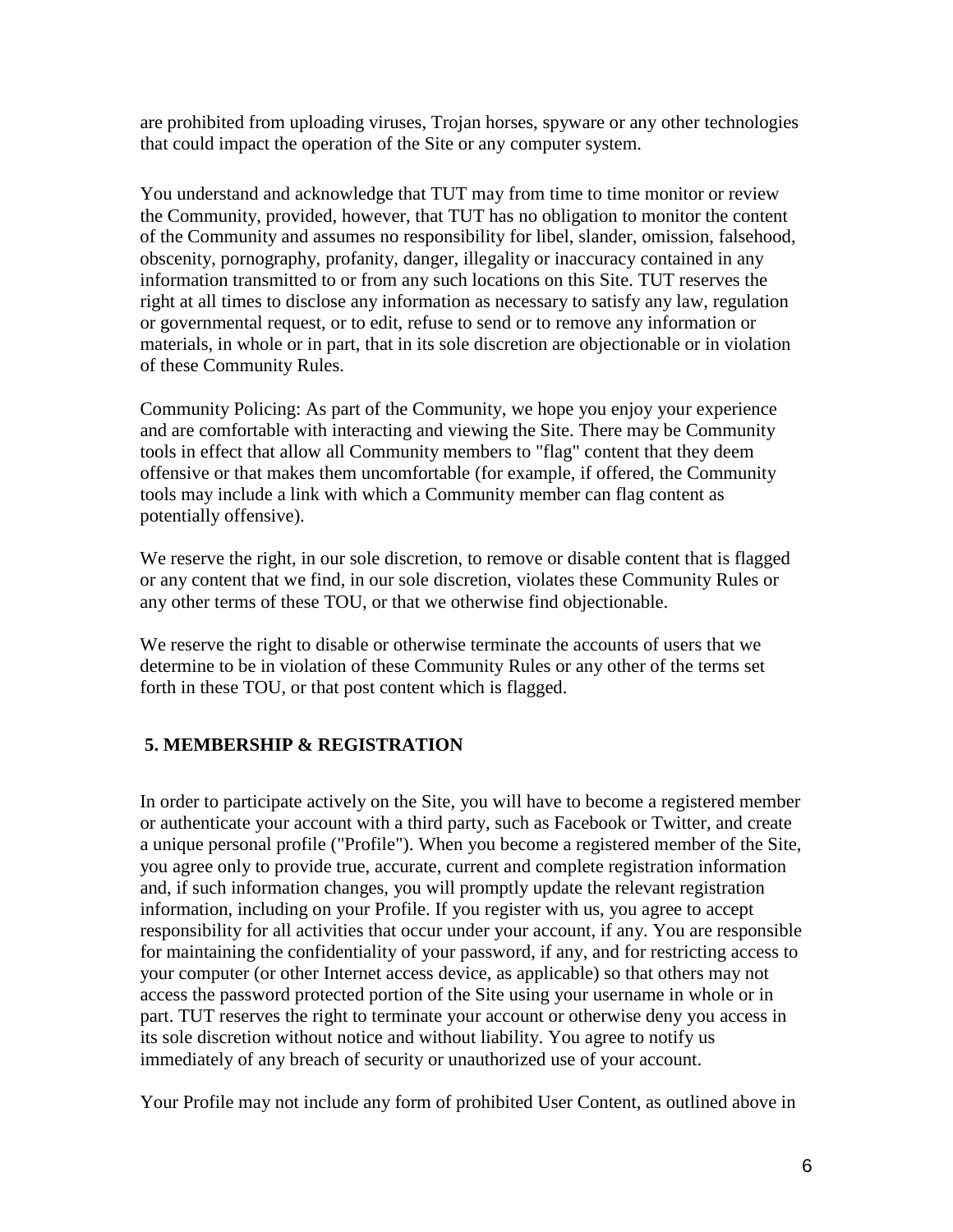the Community Rules or elsewhere on the Site. Despite this prohibition, information, materials, products or services provided by other users (for instance, in their Profiles) may, in whole or in part, be unauthorized, impermissible or otherwise violate these TOU, and we assume no responsibility or liability for this material. We do not review Profiles to determine if an appropriate party created them, and we are not responsible for any unauthorized Profiles that may appear on the Site.

#### **6. WIDGETS AND MOBILE SERVICES**

a) The Site may provide certain Materials that you may choose to include on your personal web page, third party web site or social networking site ("Personal Page") by pasting the HTML or other code provided by us and labeled as an embed code (or similar identifying label) (a "Widget") into your Personal Page. For any Widgets that we make available on the Site, we grant you a revocable permission, subject to the restrictions in these TOU, to include the Widget as provided by us (without editing) for inclusion only on your Personal Page and only on a site that: (i) permits you to post the Widget there; and (ii) does not have terms of use or other conditions that purport to give that site operator any interest or right in or to our Widget or Materials other than to obtain a limited, terminable right to host the Widget and permit its normal operation. Your use of the Widget may display our trademarks or trademarks and content licensed by us and contained on the Widget or Materials made available via the Widget, but we control the use thereof and all goodwill associated with such use inures exclusively to us. You agree that you will not embed or otherwise make available a Widget on a web page or other location in violation of the prior sentence or that contains content that is distasteful, unlawful, harmful, threatening, abusive, harassing, tortuous, defamatory, vulgar, obscene, libelous, invasive of another's privacy, hateful, or racially, ethnically or otherwise objectionable (in our sole opinion). As described below in the "Disclaimer of Warranties" section, we make no specific warranties about Widgets and we may discontinue providing the services necessary for the Widgets to operate at any time for any reason without any liability to you. In addition, we may disable Widgets that you include on your Personal Page(s) if you violate these TOU (as determined by us in our sole discretion), or for any or no reason, without any liability to you. You agree that our permission to you to use Widgets on your Personal Page does not provide you (or any third party) with any intellectual property rights, including copyrights, in or to the Widget or the Materials made available via any Widget. You agree not to make any commercial use of any Widget or the Materials made available in a Widget, in whole or in part, nor to sell, lease, reverse engineer, transfer, license, encumber or otherwise exploit a Widget or the Materials, in whole or in part, or purport to give any third party permission to do so. This includes a prohibition on you or a third party overlaying or otherwise associating advertising with the Widget or Materials. You agree to include, and not remove or alter, the trademark, copyright or other proprietary rights notices, as provided by us on a Widget, Widget code or Materials made available via a Widget and you agree to comply with Widget-usage guidelines that may be provided by us from time to time. You agree not to circumvent (or in any way attempt to circumvent) the security or rights management features in a Widget or any component of a Widget that are designed to prevent users from copying, manipulating or retaining the Materials made available via a Widget. You also agree not to use (or attempt to use) any Widget, or any component of a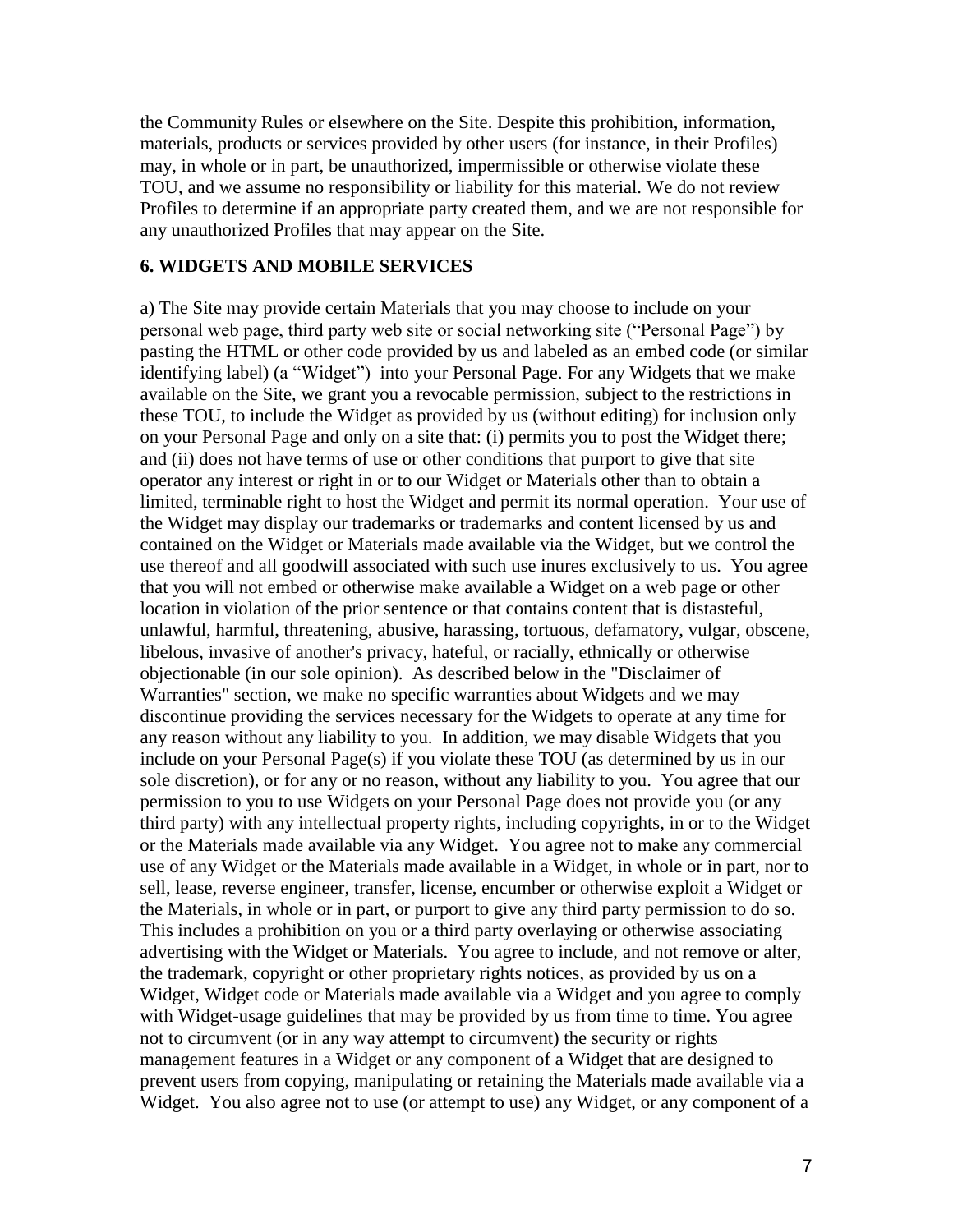Widget, to display content other than the specific Materials provided or intended by us to be displayed via a particular Widget.

**NOTICE TO THIRD PARTY SITES**: Any of our Materials made available in connection with your site, or otherwise, by our Widgets, third party widgets or otherwise is our exclusive property and no grant of any intellectual property rights is made by us. We retain the right to demand that you cease any use of our Materials upon notice.

## b) **MOBILE SERVICES**

We currently provide our mobile services without charge, but please be aware that your carrier's normal rates and fees, such as text messaging fees and data charges, will still apply.

# **7. YOUR WARRANTIES**

You represent and warrant that: (i) all information you provide to TUT is accurate and complete; and (ii) you hold and will continue to hold all rights necessary to enter into and perform your obligations under these TOU. You also agree that you will be responsible for obtaining and maintaining all Internet access services, computer hardware and other equipment needed for access to and use of the Site and you will be responsible for all charges related thereto.

# **8. SHOPPING**

The Site may contain links to products or services that you can purchase from third party merchants or from members of the TUT community. You agree that TUT's and said seller's sole and exclusive maximum liability arising from any product sold via access to the Site shall be the price of the product ordered.

TUT EXPRESSLY DISCLAIMS ALL WARRANTIES, EXPRESS OR IMPLIED, OF ANY KIND WITH RESPECT TO PRODUCTS LINKED TO BY THE SITE AND/OR SOLD VIA ACCESS TO THE SITE, INCLUDING, BUT NOT LIMITED TO, MERCHANTABILITY AND FITNESS FOR A PARTICULAR PURPOSE. IN NO EVENT SHALL TUT, ITS PARENT COMPANIES AND AFFILIATED ENTITIES OR THE DIRECTORS, OFFICERS, EMPLOYEES OR OTHER REPRESENTATIVES OF EACH OF THEM BE LIABLE FOR SPECIAL, INDIRECT, CONSEQUENTIAL, OR PUNITIVE DAMAGES RELATED TO ANY PRODUCT SOLD THROUGH OR IN CONNECTION WITH THIS SITE.

In the event a product is listed at an incorrect price or with incorrect information, the merchant offering such product shall have the right to refuse or cancel any orders placed for product listed at the incorrect price. Said merchant shall have the right to refuse or cancel any such orders whether or not the order has been confirmed and your credit card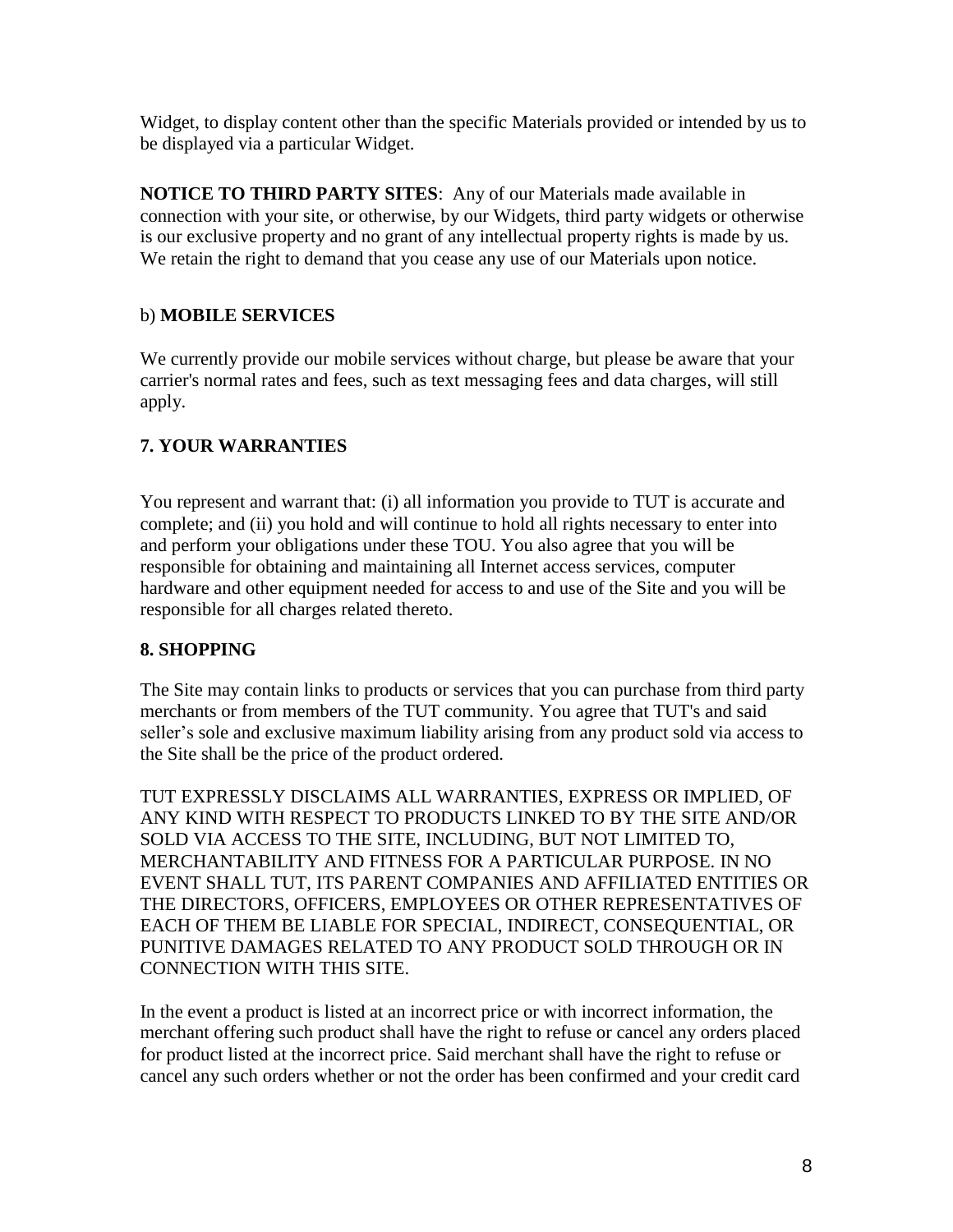charged.

Your receipt of an electronic or other form of order confirmation does not signify TUT's or said merchant's acceptance of your order, nor does it constitute confirmation of said merchant's offer to sell. Merchants operating via TUT reserve the right at any time after receipt of your order to accept or decline your order for any reason. Each such merchant reserves the right at any time after receipt of your order, without prior notice to you, to supply less than the quantity you ordered of any item. A merchant may require additional verifications or information before accepting any order. A merchant may automatically charge and withhold the applicable sales tax for orders. Otherwise, you are solely responsible for all sales taxes, or other taxes, on orders shipped to you.

## **9. USER INTERACTIONS AND DISPUTES**

You are solely responsible for your interaction with other users of the Site, whether online or offline. We are not responsible or liable for the conduct of any user. We reserve the right, but have no obligation, to monitor or become involved in disputes between you and other users. Exercise common sense and your best judgment in your interactions with others and in all other online activities.

#### **10. COPYRIGHTS AND OTHER INTELLECTUAL PROPERTY AND RELATED COMPLAINTS**

You may not use the Site for any purpose or in any manner that infringes the rights of any third party. TUT encourages you to report any content on the Site that you believe infringes your rights. Only the owner of the intellectual property or person authorized to act on behalf of the owner can report potentially infringing content. If you have a good faith belief that content on the Site infringes your copyright, trademark, or other intellectual property rights, please follow the procedures set forth below.

In accordance with the **Digital Millennium Copyright Act** of 1998 (the "DMCA"), TUT has a designated agent for receiving notices of copyright infringement and TUT follows the notice and take down procedures of the DMCA. If you believe that your work has been copied in a way that constitutes copyright infringement, please provide TUT's copyright agent the following information required by the Online Copyright Infringement Liability Limitation Act of the DMCA, 17 U.S.C. § 512: (a) a physical or electronic signature of a person authorized to act on behalf of the owner of an exclusive right that is allegedly infringed; (b) identification of the copyright work claimed to have been infringed, or, if multiple copyrighted works at a single online site are covered by a single notification, a representative list of such works at that site; (c) identification of the material that is claimed to be infringing or to be the subject of infringing activity and information reasonably sufficient to permit us to locate the material; (d) information reasonably sufficient to permit us to contact the complaining party; (e) a statement that the complaining party has a good-faith belief that use of the material in the manner complained of is not authorized by the copyright owner, its agent, or the law; and (f) a statement that the information in the notification is accurate, and under penalty of perjury, that the complaining party is authorized to act on behalf of the owner of an exclusive right that is allegedly infringed.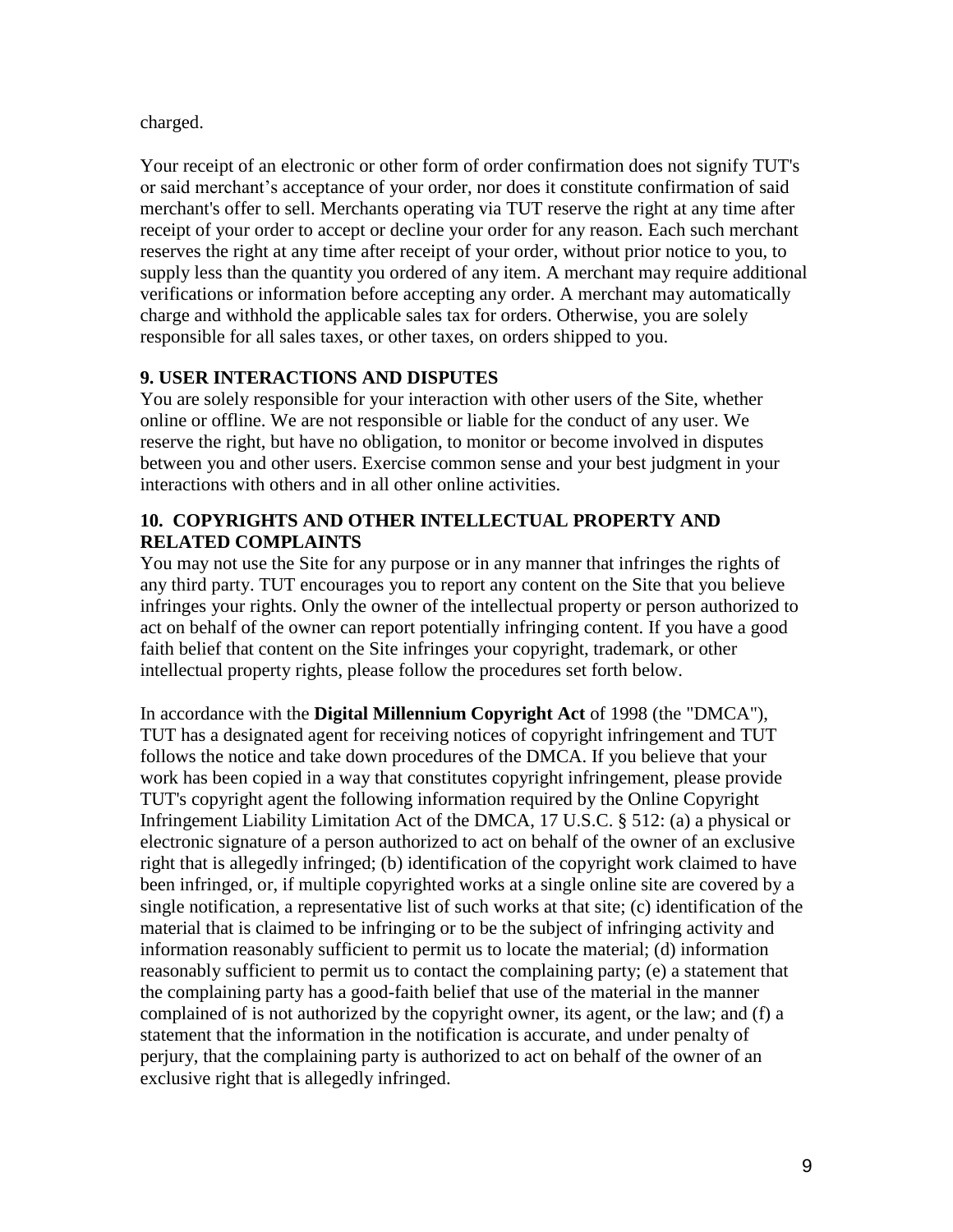It is often difficult to determine if your intellectual property rights have been violated or if the DMCA requirements have been met. We may request additional information before we remove any infringing material. If a dispute develops as to the correct owner of the rights in question, we reserve the right to remove your content along with that of the alleged infringer pending resolution of the matter.

We reserve the right to terminate the accounts of users whom we deem in our sole discretion to be infringers.

TUT will endeavor to provide you with notice if your materials have been removed based on a third-party complaint of alleged infringement of the third party's intellectual property rights.

TUT's copyright agent for notice of claims of copyright infringement on or regarding the Site can be reached as follows:

| Name:                                           | Copyright Administrator                                     |
|-------------------------------------------------|-------------------------------------------------------------|
| <b>Mailing address:</b><br><b>Phone number:</b> | TUT's Adventurers Club<br>6965 Piazza Grande Ave. Suite 213 |
|                                                 | Orlando, FL 32835<br>407-488-1982                           |
| E-mail address:                                 | hk@tut.com                                                  |

#### **11. PROMOTIONS**

The Site may contain or offer contests, sweepstakes or other promotions, which may be governed by a separate set of rules that describe the contest, sweepstakes or promotion and may have eligibility requirements, such as certain age or geographic area restrictions. It is your responsibility to read those rules to determine whether or not your participation, registration or entry will be valid and to determine the sponsor's requirements of you in connection with the applicable contest, sweepstakes or promotion.

#### **12. THIRD PARTY LINKS AND CONTENT**

There may be links from the Site, or communications you receive from the Site, including, without limitation, from advertisers or sponsors, to third party web sites or our Site may include third party content that we do not control, maintain or endorse. Accessing those third party sites requires you to leave the Site and you expressly acknowledge and agree that we are in no way responsible or liable for any of those third party sites, including, without limitation, their content, policies, failures, promotions, products, services, actions and/or any damages, losses, failures or problems caused by, related to or arising from those third parties or their sites.

YOUR CORRESPONDENCE AND BUSINESS DEALINGS WITH OTHERS FOUND ON OR THROUGH THE SITE, INCLUDING, WITHOUT LIMITATION, THE PAYMENT AND DELIVERY OF PRODUCTS AND SERVICES, AND ANY TERMS, CONDITIONS, WARRANTIES AND REPRESENTATIONS ASSOCIATED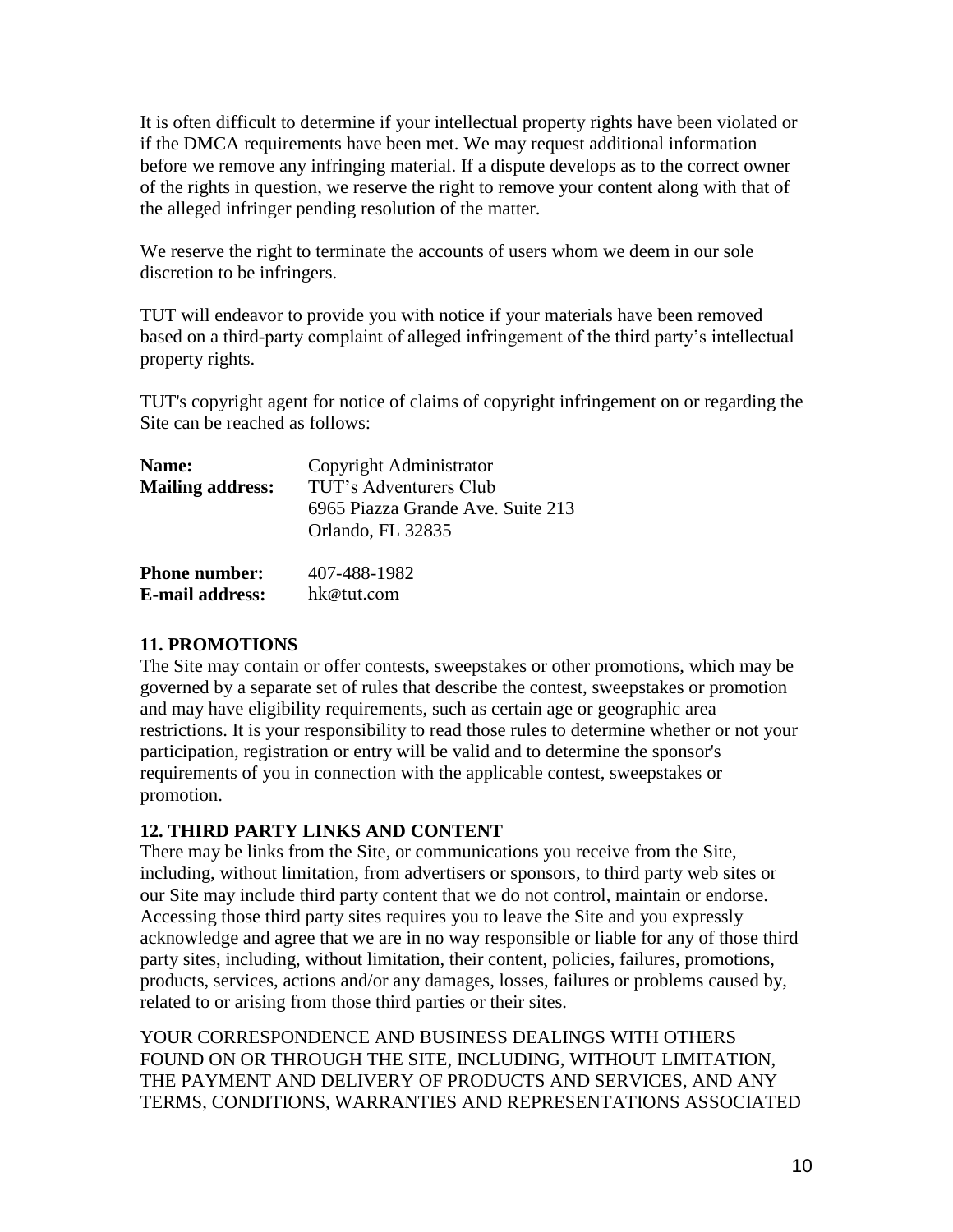WITH ANY SUCH DEALINGS, ARE SOLELY BETWEEN YOU AND THE THIRD PARTY. TUT ENCOURAGES YOU TO REVIEW ALL POLICIES, RULES, TERMS AND REGULATIONS, INCLUDING THE PRIVACY POLICIES AND TERMS OF USE OF EACH AND ANY THIRD PARTY SITE THAT YOU VISIT.

## **13. LINKING POLICY**

TUT grants you the revocable permission to link to the Site; provided, however, that your web site, or any third party web sites that link to the Site: (a) must not frame or create a browser or border environment around any of the content on the Site or otherwise mirror any part of the Site without TUT's express written consent; (b) must not imply that TUT or the Site is endorsing or sponsoring it or its products, unless TUT has given its prior written consent; (c) must not present false information about, or otherwise, in TUT's sole opinion, harm TUT or its products or services; (d) must not use any TUT trademarks without the prior written permission from TUT; (e) must not contain content that in TUT'S sole opinion could be construed as distasteful, offensive or controversial or otherwise objectionable; and (f) must be owned and controlled by you or the person or entity placing the link, or otherwise permit you to enable such link subject to these TOU. By linking to the Site, you agree that you are now and will continue to be in compliance with TUT's linking requirements.

Notwithstanding anything to the contrary contained in these TOU, TUT reserves the right to prohibit linking to the Site for any reason in our sole and absolute discretion even if the linking complies with the requirements described above.

#### **14. DISCLAIMER OF WARRANTIES**

THE SITE, INCLUDING, WITHOUT LIMITATION, THE MATERIALS, ARE PROVIDED ON AN "AS IS" BASIS. TO THE FULLEST EXTENT PERMISSIBLE BY LAW, TUT AND ITS PARENTS, SUBSIDIARIES AND AFFILIATES, AND EACH OF THEIR EMPLOYEES, DIRECTORS, OFFICERS, SHAREHOLDERS, AGENTS, VENDORS, AND CONTRACTORS (COLLECTIVELY, THE "TUT PARTIES") MAKE NO REPRESENTATIONS OR WARRANTIES OR ENDORSEMENTS OF ANY KIND WHATSOEVER, EXPRESS OR IMPLIED, AS TO: (A) THE SITE; (B) THE MATERIALS ON OR PROVIDED THROUGH THE SITE; (C) THE WIDGETS AND OTHER DOWNLOADABLE ITEMS; (D) USER CONTENT; (E) THE FUNCTIONS MADE ACCESSIBLE ON OR THROUGH THE SITE; (F) ANY PRODUCTS, SERVICES OR INSTRUCTIONS OFFERED OR REFERENCED AT THE SITE; AND/OR (G) SECURITY ASSOCIATED WITH THE TRANSMISSION OF INFORMATION TRANSMITTED TO TUT OR VIA THE SITE.

 IN ADDITION, THE TUT PARTIES HEREBY DISCLAIM ALL WARRANTIES, EXPRESS OR IMPLIED, INCLUDING, BUT NOT LIMITED TO, THE WARRANTIES OF MERCHANTABILITY, FITNESS FOR A PARTICULAR PURPOSE, NON-INFRINGEMENT, TITLE, CUSTOM, TRADE, QUIET ENJOYMENT, SYSTEM INTEGRATION AND FREEDOM FROM COMPUTER VIRUS. THE TUT PARTIES DO NOT REPRESENT OR WARRANT THAT THE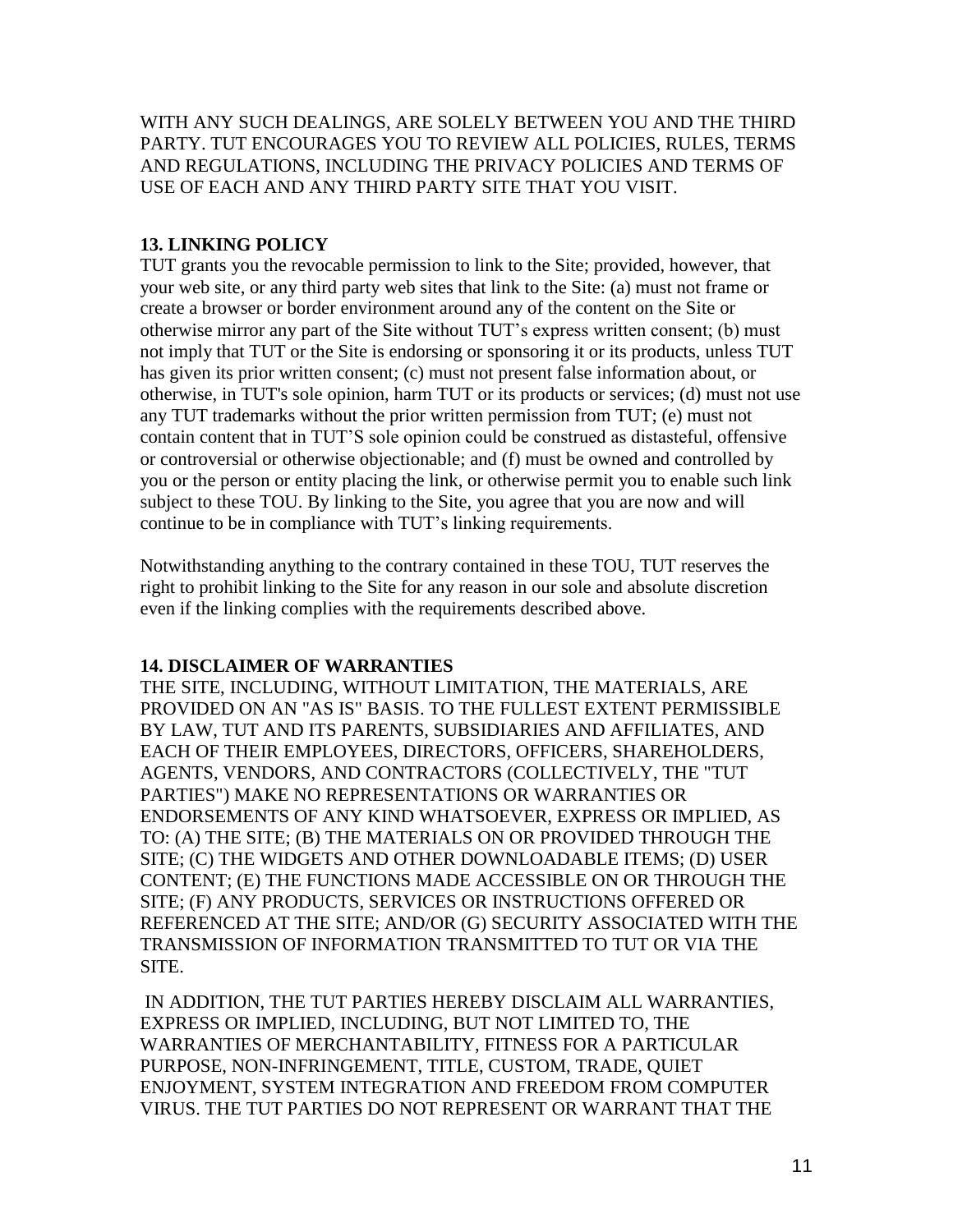SITE OR THE FUNCTIONS CONTAINED THEREIN WILL BE ERROR-FREE OR UNINTERRUPTED; THAT DEFECTS WILL BE CORRECTED; OR THAT THE SITE OR THE SERVER THAT MAKES THE SITE AVAILABLE IS FREE FROM ANY HARMFUL COMPONENTS, INCLUDING, WITHOUT LIMITATION, VIRUSES.

YOU ACKNOWLEDGE, BY YOUR USE OF THE SITE, THAT YOUR USE IS AT YOUR SOLE RISK. THE TUT PARTIES DO NOT WARRANT THAT YOUR USE OF THIS SITE IS LAWFUL IN ANY PARTICULAR JURISDICTION, AND THE TUT PARTIES SPECIFICALLY DISCLAIM SUCH WARRANTIES.

SOME JURISDICTIONS LIMIT OR DO NOT ALLOW THE DISCLAIMER OF IMPLIED OR OTHER WARRANTIES SO THE ABOVE DISCLAIMER MAY NOT APPLY TO THE EXTENT SUCH JURISDICTION'S LAW IS APPLICABLE TO THESE TOU.

BY ACCESSING OR USING THE SITE, YOU REPRESENT AND WARRANT THAT YOUR ACTIVITIES ARE LAWFUL IN EVERY JURISDICTION WHERE YOU ACCESS OR USE THE SITE.

#### **15. DISCLAIMERS/LIMITATION OF LIABILITY**

YOU UNDERSTAND AND AGREE THAT TUT LIMITS ITS LIABILITY IN CONNECTION WITH YOUR USE OF THE SITE AS SET FORTH BELOW:

UNDER NO CIRCUMSTANCES WILL THE TUT PARTIES BE LIABLE TO YOU FOR ANY LOSS OR DAMAGES OF ANY KIND, INCLUDING, WITHOUT LIMITATION, FOR ANY DIRECT, INDIRECT, ECONOMIC, EXEMPLARY, SPECIAL, PUNITIVE, INCIDENTAL OR CONSEQUENTIAL LOSSES OR DAMAGES THAT ARE DIRECTLY OR INDIRECTLY RELATED TO (A) THE SITE; (B) THE MATERIALS; (C) THE WIDGETS AND OTHER DOWNLOADABLE ITEMS; (D) USER CONTENT; (E) YOUR USE OF, INABILITY TO USE, OR THE PERFORMANCE OF THE SITE; (F) ANY ACTION TAKEN IN CONNECTION WITH AN INVESTIGATION BY THE TUT PARTIES OR LAW ENFORCEMENT AUTHORITIES REGARDING YOUR USE OF THE SITE; (G) ANY ACTION TAKEN IN CONNECTION WITH COPYRIGHT OR OTHER INTELLECTUAL PROPERTY OWNERS; (H) ANY ERRORS OR OMISSIONS IN THE SITE'S TECHNICAL OPERATION; AND/OR (I) ANY DAMAGE TO ANY USER'S COMPUTER, HARDWARE, COMPUTER SOFTWARE, MOBILE DEVICE, MODEM OR OTHER EQUIPMENT OR TECHNOLOGY, INCLUDING, WITHOUT LIMITATION, DAMAGE FROM ANY SECURITY BREACH OR FROM ANY VIRUS, BUGS, TAMPERING, FRAUD, ERROR, OMISSION, INTERRUPTION, DEFECT, DELAY IN OPERATION OR TRANSMISSION, COMPUTER LINE OR NETWORK FAILURE OR ANY OTHER TECHNICAL OR OTHER MALFUNCTION, EVEN IF FORESEEABLE OR EVEN IF THE TUT PARTIES HAVE BEEN ADVISED OF OR SHOULD HAVE KNOWN OF THE POSSIBILITY OF SUCH DAMAGES, WHETHER IN AN ACTION OF CONTRACT, NEGLIGENCE, STRICT LIABILITY OR TORT.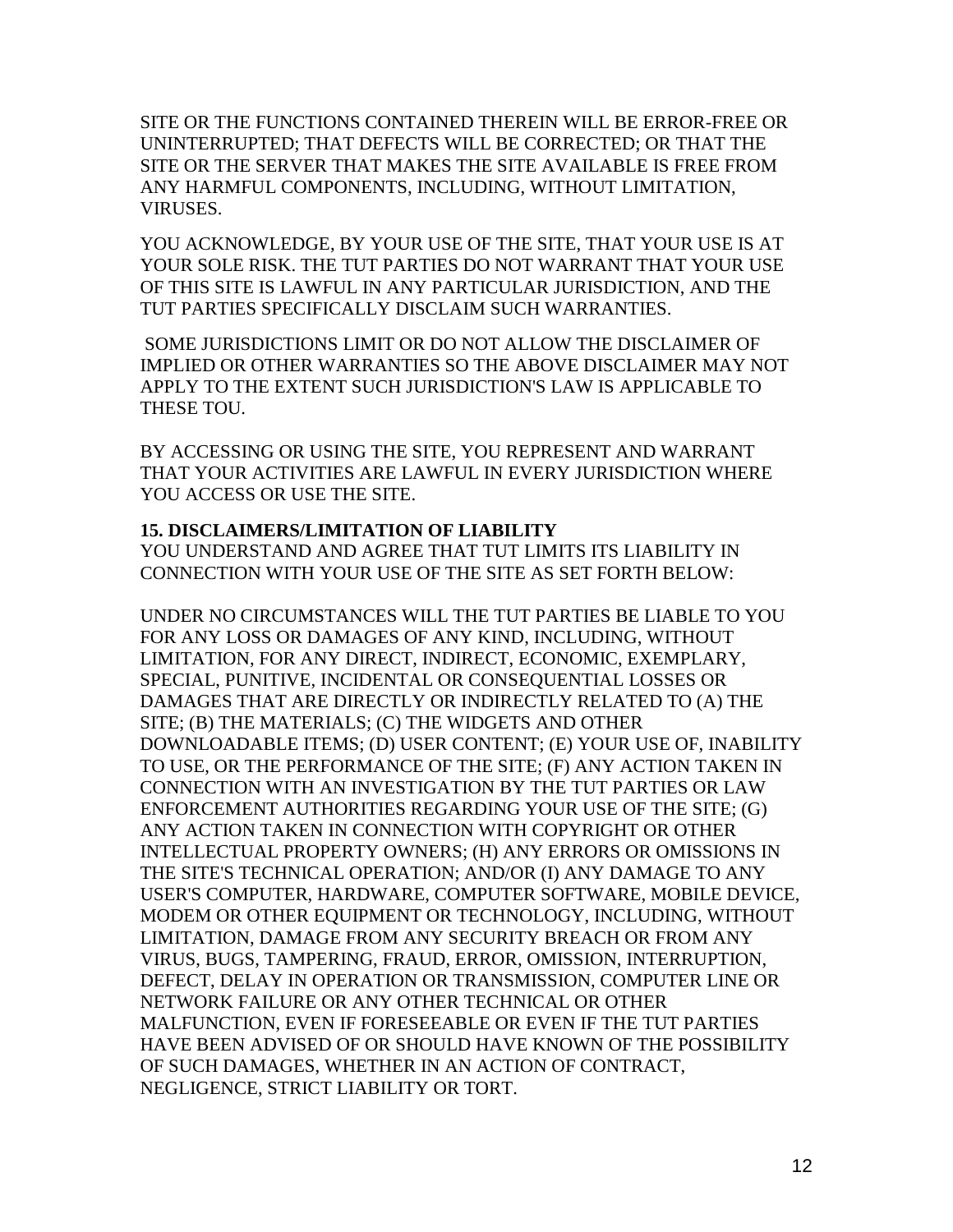IN NO EVENT WILL THE TUT PARTIES BE LIABLE TO YOU OR ANYONE ELSE FOR LOSS, DAMAGE OR INJURY, INCLUDING, WITHOUT LIMITATION, DEATH OR PERSONAL INJURY. SOME JURISDICTIONS DO NOT ALLOW THE EXCLUSION OR LIMITATION OF INCIDENTAL OR CONSEQUENTIAL DAMAGES, SO THE ABOVE LIMITATION OR EXCLUSION MAY NOT APPLY TO YOU. IN NO EVENT WILL THE TUT PARTIES' TOTAL LIABILITY TO YOU FOR ALL DAMAGES, LOSSES OR CAUSES OF ACTION EXCEED U.S. \$10.

YOU AGREE THAT IN THE EVENT YOU INCUR ANY DAMAGES, LOSSES OR INJURIES THAT ARISE OUT OF TUT'S ACTS OR OMISSIONS, THE DAMAGES, IF ANY, CAUSED TO YOU ARE NOT IRREPARABLE OR SUFFICIENT TO ENTITLE YOU TO AN INJUNCTION PREVENTING ANY EXPLOITATION OF ANY WEB SITE, PROPERTY, PRODUCT, SERVICE, OR OTHER MATERIALS OWNED OR CONTROLLED BY THE TUT PARTIES, AND YOU WILL HAVE NO RIGHTS TO ENJOIN OR RESTRAIN THE DEVELOPMENT, PRODUCTION, DISTRIBUTION, ADVERTISING, EXHIBITION OR EXPLOITATION OF ANY WEB SITE, PROPERTY, PRODUCT, SERVICE, OR OTHER MATERIALS OWNED OR CONTROLLED BY THE TUT PARTIES.

BY ACCESSING THE SITE, YOU UNDERSTAND THAT YOU MAY BE WAIVING RIGHTS WITH RESPECT TO CLAIMS THAT ARE AT THIS TIME UNKNOWN OR UNSUSPECTED, AND IN ACCORDANCE WITH SUCH WAIVER, YOU ACKNOWLEDGE THAT YOU HAVE READ AND UNDERSTAND, AND HEREBY EXPRESSLY WAIVE, THE BENEFITS OF SECTION 1542 OF THE CIVIL CODE OF CALIFORNIA, AND ANY SIMILAR LAW OF ANY STATE OR TERRITORY, WHICH PROVIDES AS FOLLOWS: "A GENERAL RELEASE DOES NOT EXTEND TO CLAIMS WHICH THE CREDITOR DOES NOT KNOW OR SUSPECT TO EXIST IN HIS OR HER FAVOR AT THE TIME OF EXECUTING THE RELEASE, WHICH IF KNOWN BY HIM OR HER MUST HAVE MATERIALLY AFFECTED HIS OR HER SETTLEMENT WITH THE DEBTOR."

#### **16. INDEMNIFICATION**

You agree to defend, indemnify and hold the TUT Parties harmless from and against any and all costs, claims, demands, investigations, liabilities, losses, damages, judgments, settlements and expenses, including attorneys' costs and fees, that directly or indirectly arise from or are otherwise directly or indirectly related to: (a) User Content; (b) your use of the Site or activities in connection with the Site; (c) your breach or anticipatory breach of these TOU; (d) your violation of any laws, rules, regulations, codes, statutes, ordinances or orders of any governmental and quasi-governmental authorities, including, without limitation, all regulatory, administrative and legislative authorities; (e) information or material transmitted through your computer, even if not submitted by you, that infringes, violates or misappropriates any copyright, trademark, trade secret, trade dress, patent, publicity, privacy or other right of any person or defames any person; (f) any misrepresentation made by you; and/or (g) the TUT Parties' use of your information. You will cooperate as fully required by the TUT Parties in the defense of any claim. Notwithstanding the foregoing, the TUT Parties retain the exclusive right to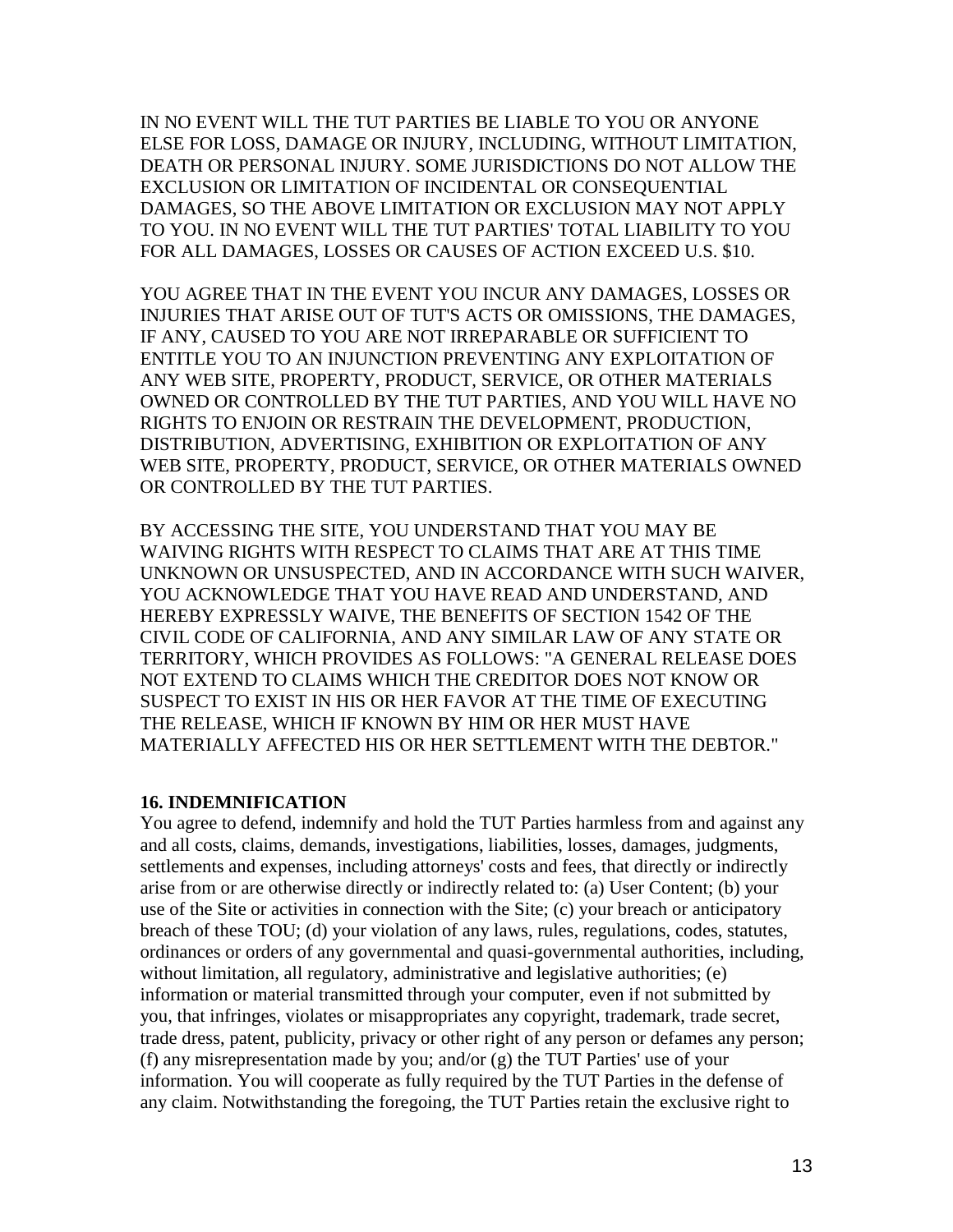settle, compromise and pay any and all claims, demands, proceedings, suits, actions or causes of action that are brought against them under the terms and provisions of this Section. Further, the TUT Parties reserve the right to assume the exclusive defense and control of any matter otherwise subject to indemnification by you, and you will not in any event settle any claim without the prior written consent of a duly authorized employee of the TUT Parties.

#### **Hold Harmless of Service Provider**

A third-party service provider (the "Service Provider") may provide the technology and hosting for aspects of this Site. Anything in the foregoing to the contrary not withstanding, by participating on this Site you agree to indemnify and hold harmless the Service Provider on all matters related to your interaction with others using this Site and participation with this Site. As such, the Service Provider is a third-party beneficiary to your agreement with these TOU.

#### **17. TERM AND TERMINATION**

TUT reserves the right to terminate your access to and use of the Site in its sole discretion, without notice and liability, including, without limitation, if TUT believes your conduct fails to conform with these TOU. TUT also reserves the right to investigate suspected violations of these TOU and any violation, or potential violation, of these TOU may be referred to law enforcement authorities.

#### **18. LOCATION OF SITE AND TERRITORIAL RESTRICTIONS**

The Site is intended for U.S. residents. The information provided on the Site is not intended for distribution to or use by any person or entity in any jurisdiction or country where such distribution or use would be contrary to law or regulation or which would subject TUT to any registration requirement within such jurisdiction or country. TUT controls and operates the Site from offices located in the State of Florida, United States of America and makes no representations or warranties that the information, products or services contained on the Site are appropriate for use or access in any location outside of the United States. Anyone using or accessing the Site from other locations does so on his or her own initiative and is responsible for compliance with United States, and local laws regarding online conduct and acceptable content, if and to the extent such local laws are applicable. We reserve the right to limit the availability of the Site and/or the provision of any content, program, product, service or other feature to any person, geographic area, or jurisdiction, at any time and in our sole discretion.

**Special Provisions Applicable to Users Outside the United States:** We strive to create a global community with consistent standards for everyone, but we also strive to respect local laws. If you use the Site and reside out outside the United States, by using the Site you consent to having your personal data transferred to and processed in the United States.

Software related to or made available by this Site may be subject to United States export controls. Thus, no software from the Site may be downloaded, exported or re-exported (a) into (or to a national or resident of) Cuba, North Korea, Iran, Syria or any other country to which the United States has embargoed goods; or (b) to anyone on the U.S. Treasury Department's list of Specially Designated Nationals or the U.S. Commerce Department's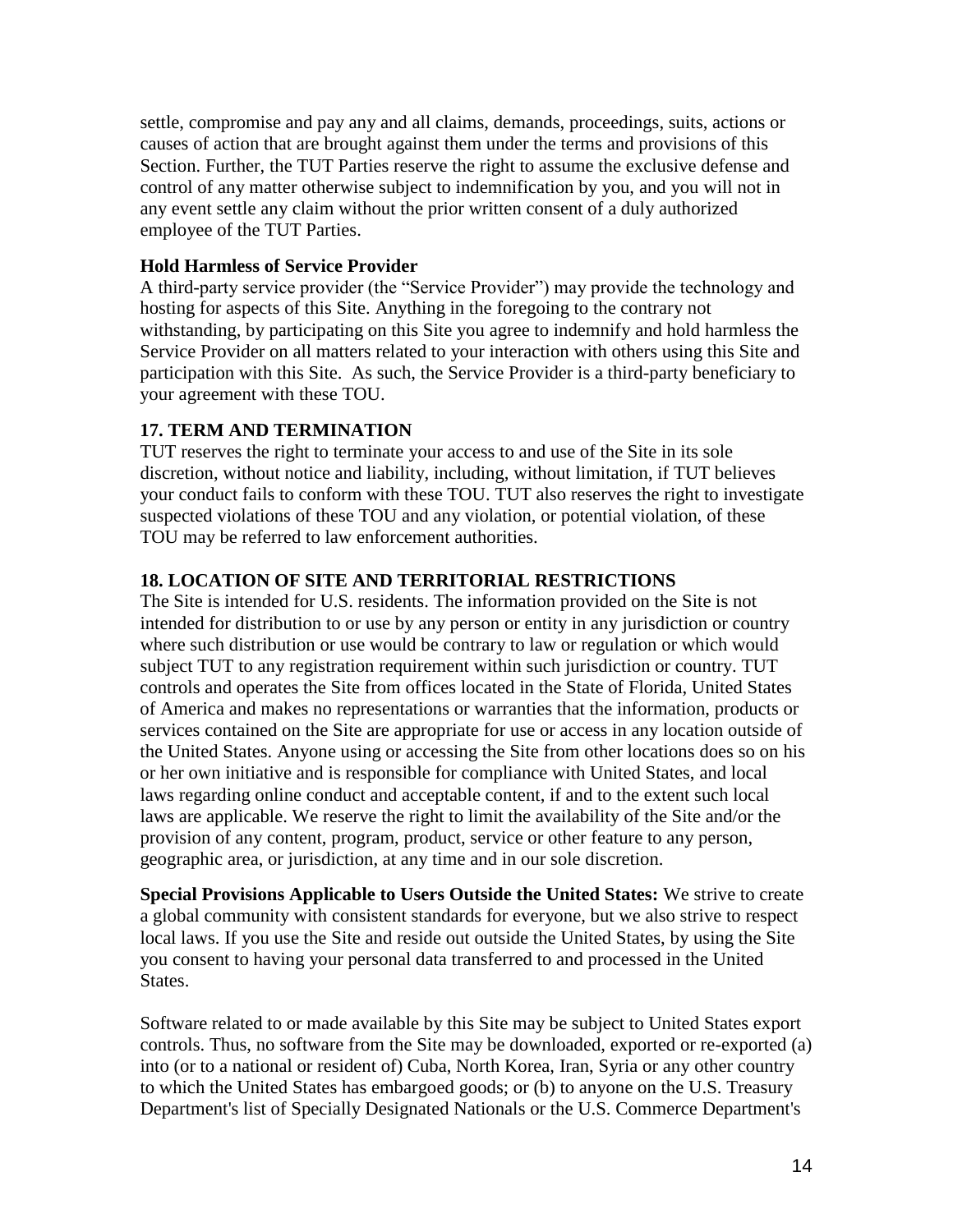Table of Deny Orders. By downloading any software related to this Site, you represent and warrant that you are not located in, under the control of, or a national or resident of, any such country or on any such list.

**19. GOVERNING LAWS; JURISDICTION; COMMENCEMENT OF ACTIONS**

THESE TOU AND THE INTERPRETATION OF THESE TOU WILL BE GOVERNED BY AND CONSTRUED UNDER THE LAWS OF THE STATE OF FLORIDA, WITHOUT REGARD TO ITS CONFLICTS OF LAWS PRINCIPLES, AND WILL SPECIFICALLY NOT BE GOVERNED BY THE UNITED NATIONS CONVENTIONS ON CONTRACTS FOR THE INTERNATIONAL SALE OF GOODS, IF OTHERWISE APPLICABLE.

YOU AGREE THAT JURISDICTION OVER YOU AND VENUE IN ANY LEGAL PROCEEDING DIRECTLY OR INDIRECTLY ARISING OUT OF OR RELATING TO THE SITE, THE USE OR ACCESS THEREOF, OR THESE TOU SHALL BE IN THE APPLICABLE STATE OR FEDERAL COURTS LOCATED IN FLORIDA. YOU HEREBY CONSENT AND SUBMIT TO THE EXCLUSIVE PERSONAL JURISDICTION AND VENUE OF THE APPLICABLE FEDERAL AND STATE COURTS LOCATED IN ORLANDO, FLORIDA FOR ANY SUCH LEGAL PROCEEDING.

YOU AGREE THAT ANY CAUSE OF ACTION OR CLAIM YOU MAY HAVE WITH RESPECT TO THE SITE MUST BE COMMENCED WITHIN ONE YEAR AFTER SUCH CLAIM OR CAUSE OF ACTION ARISES OR ELSE YOU AGREE YOU HAVE WAIVED ANY SUCH CLAIM.

#### **20. ARBITRATION; WAIVER OF CLASS ACTIONS**

By your use of the Site, you agree that any dispute or claim arising out of or in connection with any provision of this TOU or your use of the Site will be finally settled by binding arbitration in Orlando, Florida in accordance with the rules of the American Arbitration Association by one arbitrator appointed in accordance with said rules. Judgment on the award rendered by the arbitrator may be entered in any court having jurisdiction thereof. Notwithstanding the foregoing, the parties may apply to any court of competent jurisdiction for preliminary or interim equitable relief, or to compel arbitration in accordance with this paragraph, without breach of this arbitration provision. Any claim or dispute between the parties shall be brought in a party's individual capacity, and not as a plaintiff or class member in any purported class or representative proceeding.

# **21. MISCELLANEOUS**

The failure of TUT to act with respect to a breach of these TOU by you or others does not constitute a waiver and will not limit TUT's rights with respect to such breach or any subsequent breaches. No waiver by TUT of any of these TOU will be of any force or effect unless made in writing and signed by a duly authorized office of TOU. Neither the course of conduct between the parties nor trade practice will act to modify these TOU. TUT may assign its rights and duties under these TOU to any party at any time without